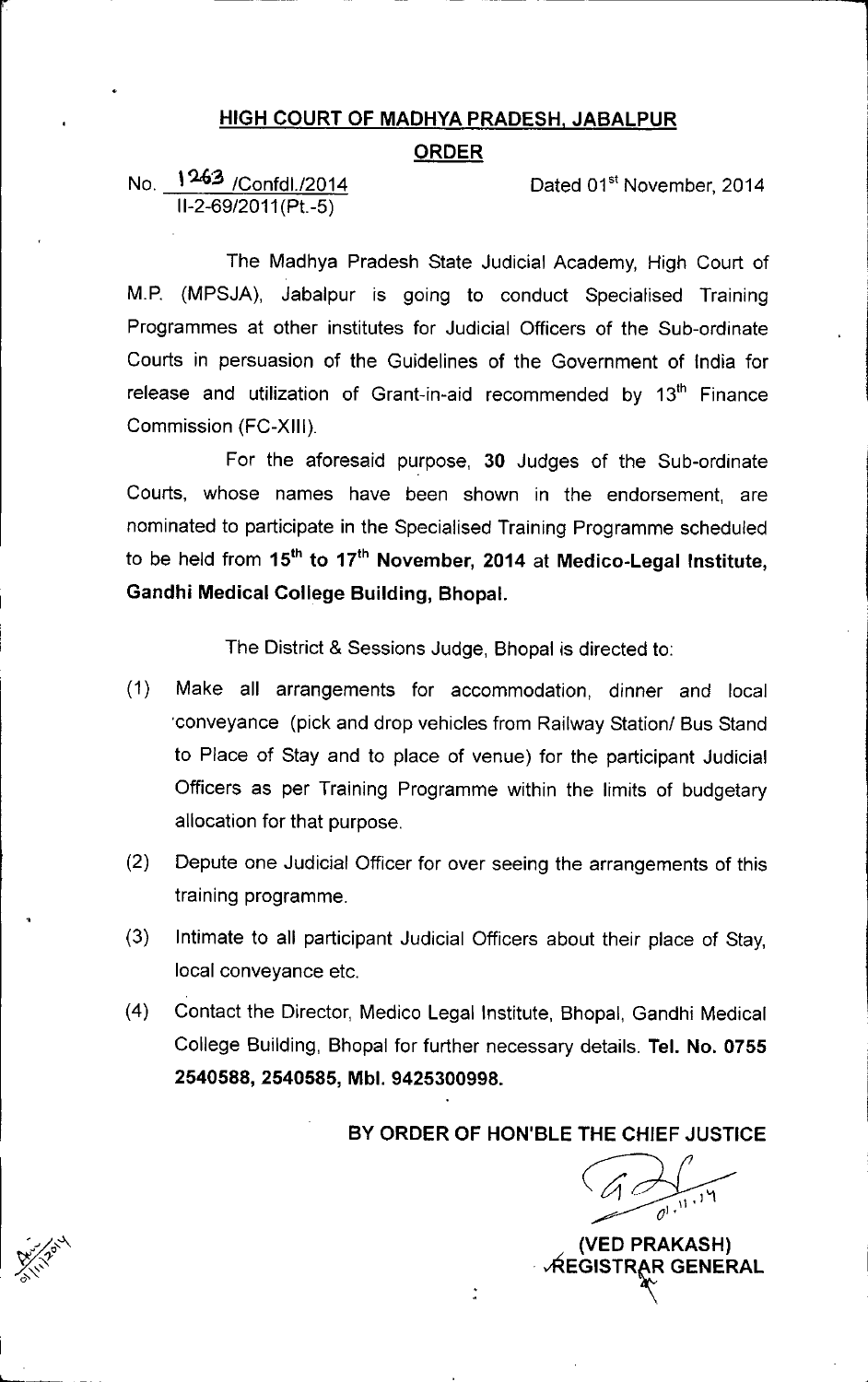Endt. No. 1264 /Confdl./2014  $\overline{11}$ -2-69/2011(Pt.-5)

## Copy forwarded to:

- 1. The Principal Secretary, Government of M.P., Law & Legislative Affairs Department, Vindhyachal Bhawan, Bhopal for information.
- 2.

r

- 1. Shri Deepesh Kumar Tiwari, II A.D.J., Chhindwara.
- 2. Shri Sharat Chandra Saxena, II A.D.J., Ujjain.
- 3. Shri Priyadarshan Sharma, XI A.D.J., Indore.
- 4. Shri Ashvaque Ahamad Khan, I A.D.J., Dhar.
- 5. Shri Dhirendra Singh, I AD.J., Chhatarpur.
- 6. Shri Sanjay Kumar Pandey, 111A.D.J., Bhopal.
- 7. Shri Mahesh Kumar Saini, X A.D.J., Indore.
- 8. Shri Manoj Kumar Tiwari (Sr.), II A.D.J., Sidhi.
- 9. Smt. Pratibha Satawane, III ADJ, Gadarwara, District Narsinghpur
- 10. Smt. Manisha Baser, I A.D.J., Biaora, District Rajgarh.
- 11. Shri Chandramohan Upadhyaya, 11AD.J., Katni.
- 12. Shri Mohammad Azhar, XIV ADJ, Gwalior.
- 13. Shri Vaibhav Mandloi, III A.D.J., Burhanpur.
- 14.. Shri Shivkant, III AD.J., Morena.
- 15. Shri Dinesh Prasad Mishra, XV A.D.J., Bhopal.
- 16. Shri Upendra Pratap Singh, XII A.D.J., Bhopal.
- 17. Ku. Suman Shrivastava, II AD.J., Betul.
- 18. Shri Anoop Kumar Tripathi, III A.D.J., Sagar.
- 19. Shri Hemant Joshi, II A.D.J., Neemuch.
- 20. Shri Padmesh Shah, I A.D.J., Multai, District Betul.
- 21. Smt. Vandana Jain, I A.D.J., Vidisha.
- 22. Shri Sharad Bhamkar, IV A.D.J., Tikamgarh.
- 23. Shri Rajeev K. Pal, A.S.J., Special Court No.8, under Electricity Act, 2003, Jabalpur
- 24. Shri Awinash Chandra Tiwari, V A.D.J., Bhopal.
- 25. Shri Devnarayan Patil, XI A.D.J., Bhopal.
- 26. Shri Rambresh (Yadav), ASJ, Special Court NO.1, under Electricity Act, 2003, Bhopal.
- 27. Shri Qamar Iqbal Khan, III A.D.J., Shivpuri.
- 28. Shri Ajay Kumar Tailor, I A.D.J., Bhind.
- 29. Shri Ajay Kumar Singh, III A.D.J., Mandla.
- 30. Smt. Savita Singh, XVII A.D.J., Indore.

•

-2-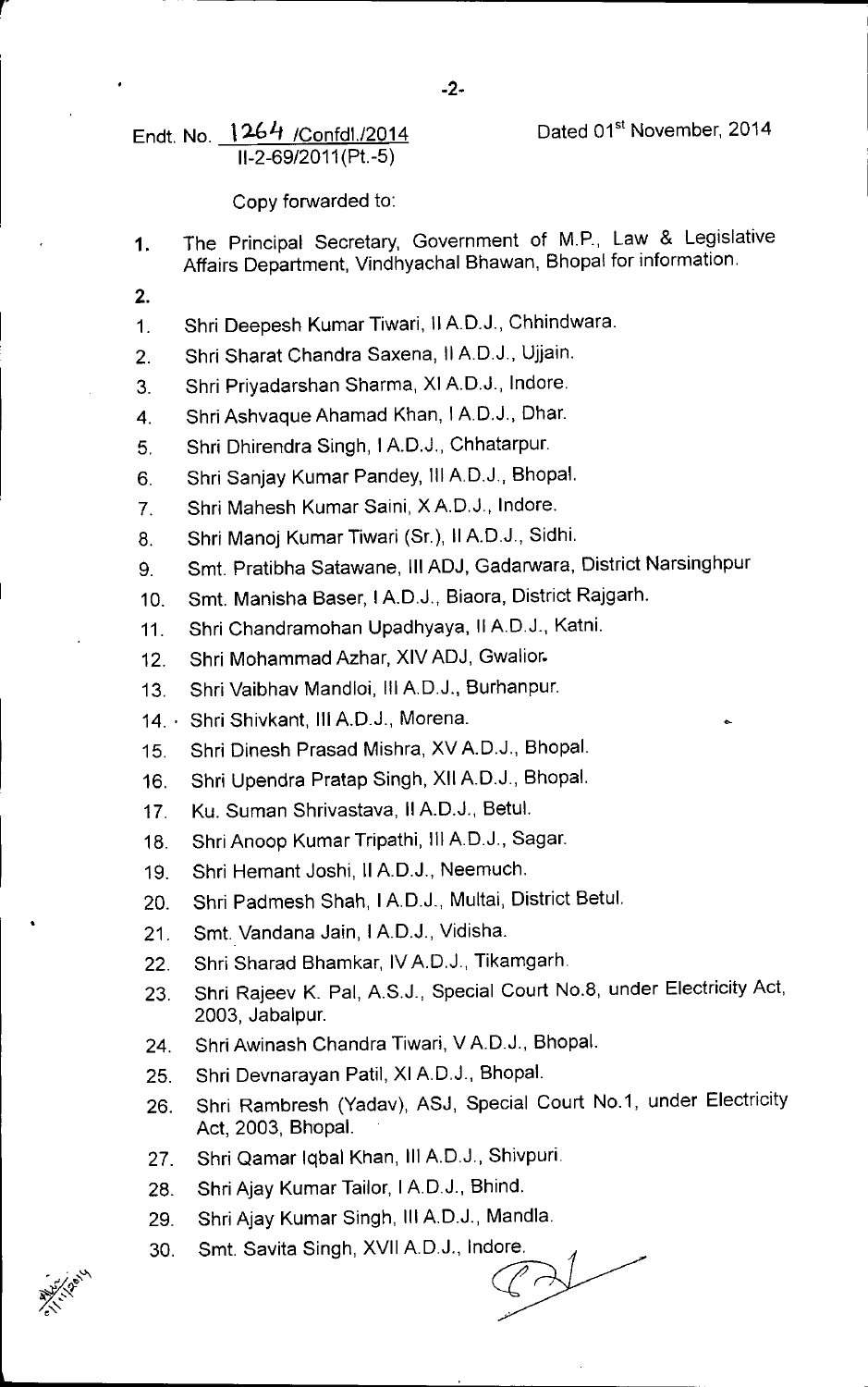With a direction to participate in the Specialised Training Programme at Medico-Legal Institute, Gandhi Medical College Building, Bhopal from 15-17 November, 2014.

The participant Judicial Officers should report at 9.30 am sharp on 15<sup>th</sup> November, 2014 to the Director, Medico-Legal Institute, Gandhi Medical College Building, Bhopal.

- 3. The participant Judicial Officers (except Judicial Officer from headquarter, Bhopal) shall be entitle for TA. and D.A., as per entitlement under the applicable Rules. These payments shall be made by the District & Sessions Judges of the concerned district in which the participant is posted. Working lunch and tea twice will be provided by the Medico Legal Institute at venue.
- 4. The participant Judicial Officers (except Judicial Officers from headquarter, Bhopal) shall be provided accommodation at Bhopal. Facility of Local conveyance, only pick and drop vehicles, from Railway Station/ Bus Stand to place of stay on arrival and from place of stay to Railway Station/ Bus Stand on departure and to place of venue during training of the participant Judicial Officers, will be provided by the District & Sessions Judge, Bhopal.
- 5. The participants are further directed to contact District & Sessions Judge, Bhopal regarding arrangements of stay and local conveyance.
- 6. The officers nominated are directed to arrange their Board Diary in such a manner that no case is listed on the dates, on which they are directed to attend this training. If, cases have already been fixed for the said dates, Summons should not be issued and if Summons are issued, the parties should be informed about the change in dates.

•

- 7. The participant Judicial Officers should not seek any adjustment or exemption unless it is a case of *vis-major.*
- 8. After completing the Training, the participant Judicial Officers are requested to intimate the Registry about their participation.
- 9. District and Sessions Judge, Chhindwara *I* Narsinghpur *I* Indore *I* Dhar *I* Chhattarpur *I* Bhopal *I* Sidhi *I* Shivpuri *I* Katni *I* Bhind *I* Mandla / Gwalior / Rajgarh / Burhanpur / Betul / Jabalpur /  $\left(\begin{array}{c} 7 \end{array}\right)$